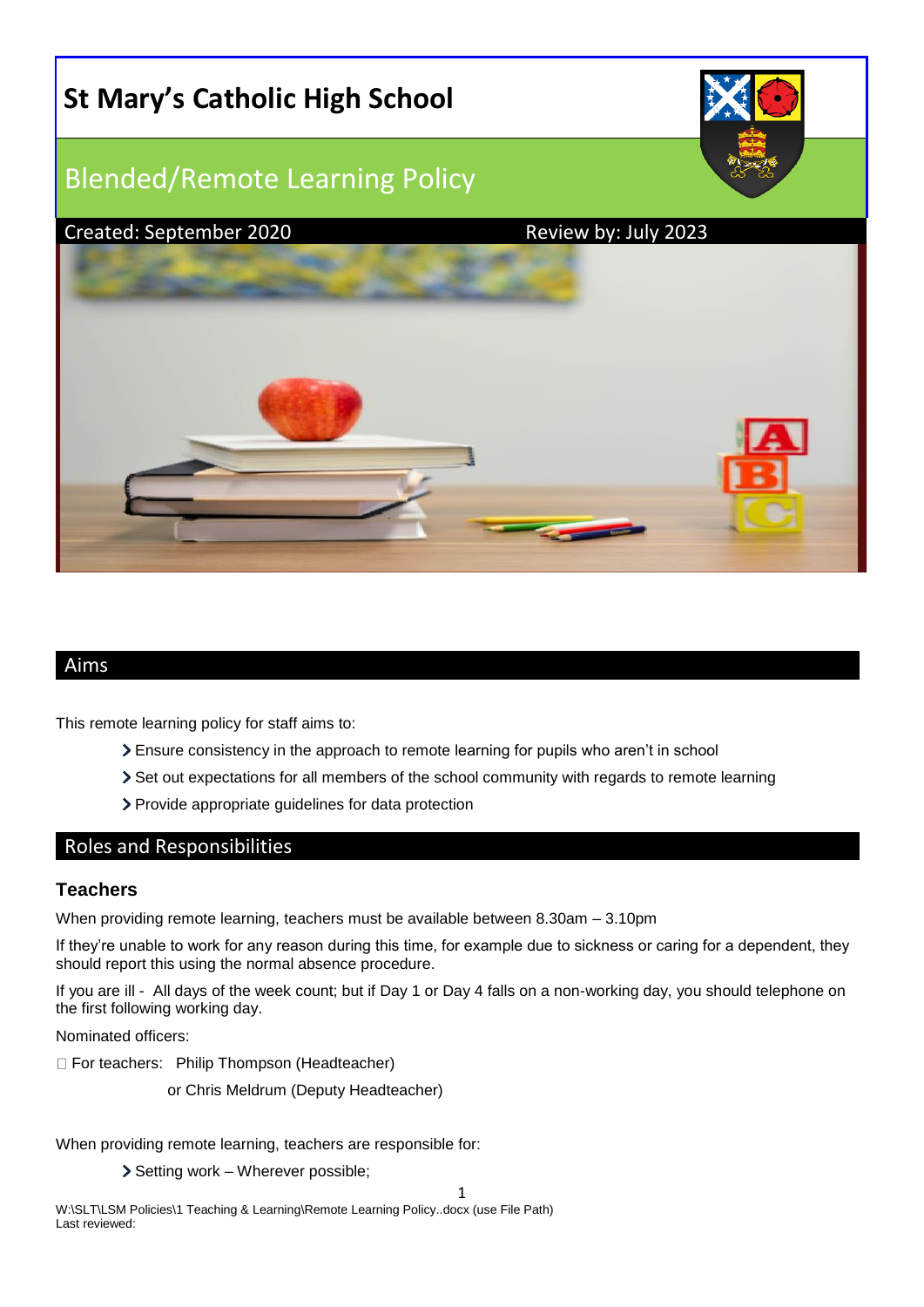- $\circ$  You will need to set work for all your classes on the day you would usually teach them using class charts.
- o In the event of a full lock down we expect teachers to be available to answer emails from pupils during their usual lesson time.
- You will need to provided pupils with sufficient work to last them the full hour which should be planned for maximum pupil engagement.
- $\circ$  In the event of setting work for blended learning e.g. for pupils at home self-isolating in conjunction with face to face teaching in school. Work should be set on the day of your lesson. In exceptional circumstances such as adding voice overs to PowerPoints or uploading pre-recorded lessons to YouTube etc these can be uploaded within 24 hours of the lesson. In this instance pupils and parents should be informed of the delay via class charts.
- $\circ$  You must ensure you are familiar with pupils who do not have access to IT and consider what work you will set for them and how they will access it. Pastoral Leaders will collate work in this instance and ensure pupils receive it.
- $\circ$  For all work set on class charts please leave a minimum deadline of 2 weeks to allow pupils time to sort out issues with IT.

> Providing feedback on work:

- $\circ$  For pupils self-isolating please ensure pupils can upload work to class charts and you can offer them feedback through this site.
- $\circ$  For pupils without access to IT you can ask them to email pictures of their work to you, your feedback can be given via email.
- $\circ$  After the two-week deadline window has passed you can stop offering feedback on work submitted.
- $\circ$  You may prefer to give whole class feedback via one document. There are many versions you can use for this on-line.

Keeping in touch with pupils who aren't in school and their parents – cover details like:

- $\circ$  To contact parents; if non-urgent we would ask staff to email home. If urgent staff in school may wish to call home.
- o We request that staff aim to reply to parent emails within 72 hours. We do not expect staff to answer emails before 8.30 and after 4pm.
- $\circ$  If you receive any concerns or complaints from parents, please contact your line manager to discuss next steps. For Safeguarding concerns please inform GRe or LTu via CPOMs.
- $\circ$  For pupils who fail to complete work. Please liaise with the Pastoral Leaders to rule out any issues which would explain the non-completion. Following this you may feel it necessary to contact parents. For pupils who are self-isolating and not working in several subjects the form tutor will contact them weekly.

Attending virtual meetings with staff, parents and pupils:

- We expect staff to dress appropriately as per the school dress code when meeting virtually with parents or other colleagues.
- $\circ$  Staff need to mindful of any background noise and what is behind them in the view of their camera.
- o If teachers are also working in school, you will still need to provide remote learning ensuring where possible there are strong links between in-school and remote provision – for example, streaming lessons in school to pupils learning remotely, this requires parental consent.

# **Teaching assistants**

When assisting with remote learning, teaching assistants must be available during their normal working hours.

If they're unable to work for any reason during this time, for example due to sickness or caring for a dependent, they should report this using the normal absence procedure.

When assisting with remote learning, teaching assistants are responsible for:

Supporting pupils who aren't in school with learning remotely:

 $\overline{2}$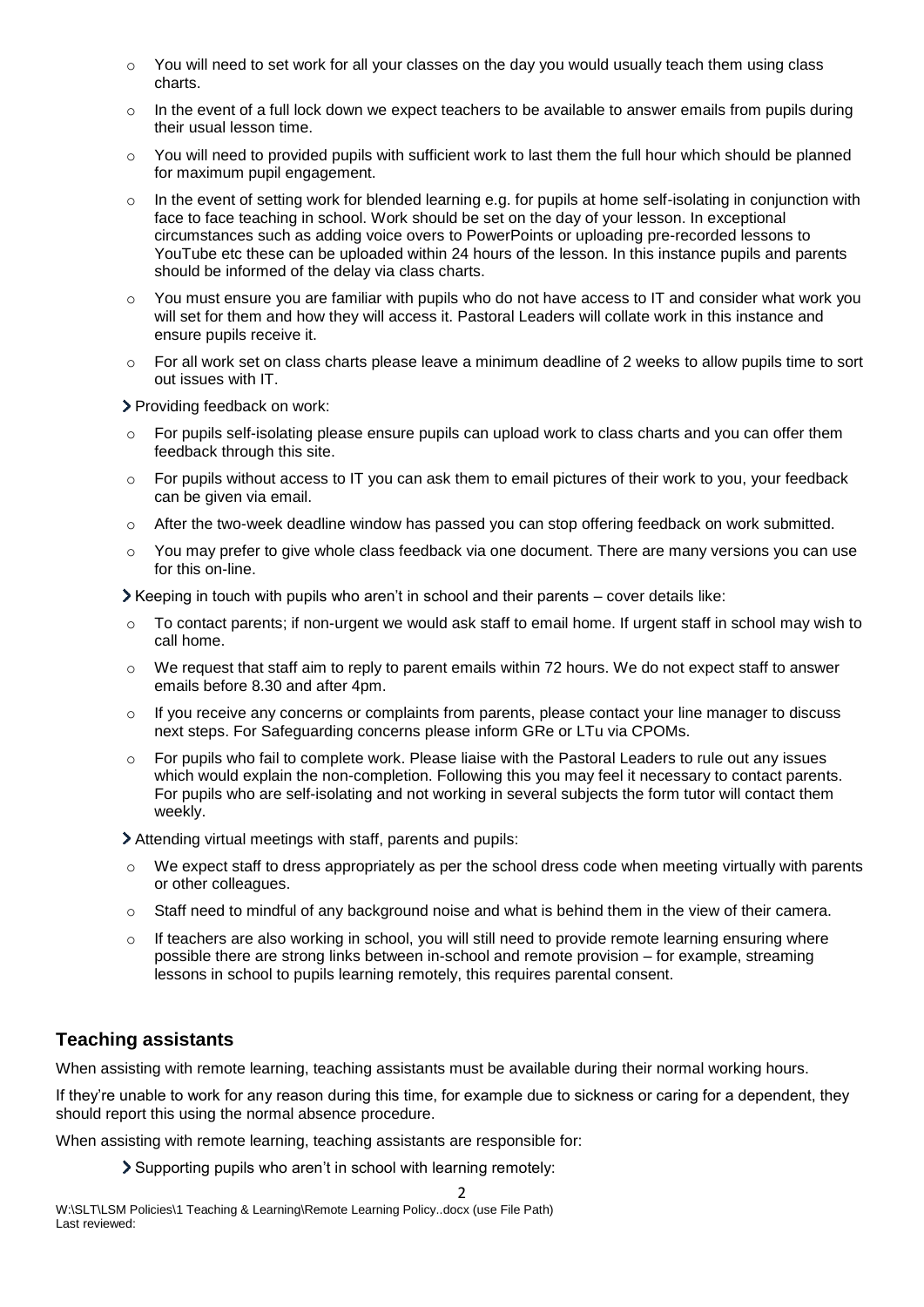- o As directed by VSc (SENDCo).
- o Provide alternative literacy & numeracy work for pupils overwhelmed by remote learning.
- o Provide intervention remotely via MS Teams.
- Attending virtual meetings with teachers, parents and pupils:
- $\circ$  We expect staff to dress appropriately as per the school dress code when meeting virtually with parents or other colleagues.
- $\circ$  Staff need to mindful of any background noise and what is behind them in the view of their camera.

### **Departmental curriculum leaders**

Alongside their teaching responsibilities, subject leads are responsible for:

- Considering whether any aspects of their subject's curriculum need to change to accommodate remote learning
- Working with colleagues teaching their subject remotely to make sure all work set is appropriate and consistent
- Working with other subject leads and senior leaders to make sure work set remotely across all subjects is appropriate and consistent, and deadlines are being set an appropriate distance away from each other
- Monitoring the remote work set by teachers in their subject explain how they'll do this, such as through regular meetings with teachers or by reviewing work set
- Alerting teachers to resources they can use to teach their subject remotely

## **Senior leaders**

Alongside any teaching responsibilities, senior leaders are responsible for:

- Co-ordinating the remote learning approach across the school C Loftus is the lead.
- Monitoring the effectiveness of remote learning by reviewing the work set on class charts regularly and liaising with subject leaders.
- Monitoring the security of remote learning systems, including data protection and safeguarding considerations

# **Designated safeguarding lead**

The DSL has responsibility to:

- take **lead responsibility** for safeguarding and child protection
- manage referrals to Children's Social Care, Police and other agencies
- work with other agencies in order to improve outcomes for children
- promote educational outcomes by sharing information of the welfare, safeguarding and CP issues that all vulnerable children and young people are previously or currently experiencing with their teachers and leadership staff
- work with identified teachers to support them to identify the challenges that all vulnerable pupils may face and the additional academic support and adjustments they can make to support this cohort further
- work with staff to create and maintain a culture of high aspirations for all vulnerable pupils
- attend DSL training every 2 years
- undertake Prevent awareness training
- update their skills and knowledge on a regular basis, but at least annually
- raise awareness of safeguarding throughout school
- identify and respond to mental health concerns which are also a safeguarding issue, including referring to appropriate services
- will escalate all concerns and referrals and ensure accountability through robust record keeping for all mental health concerns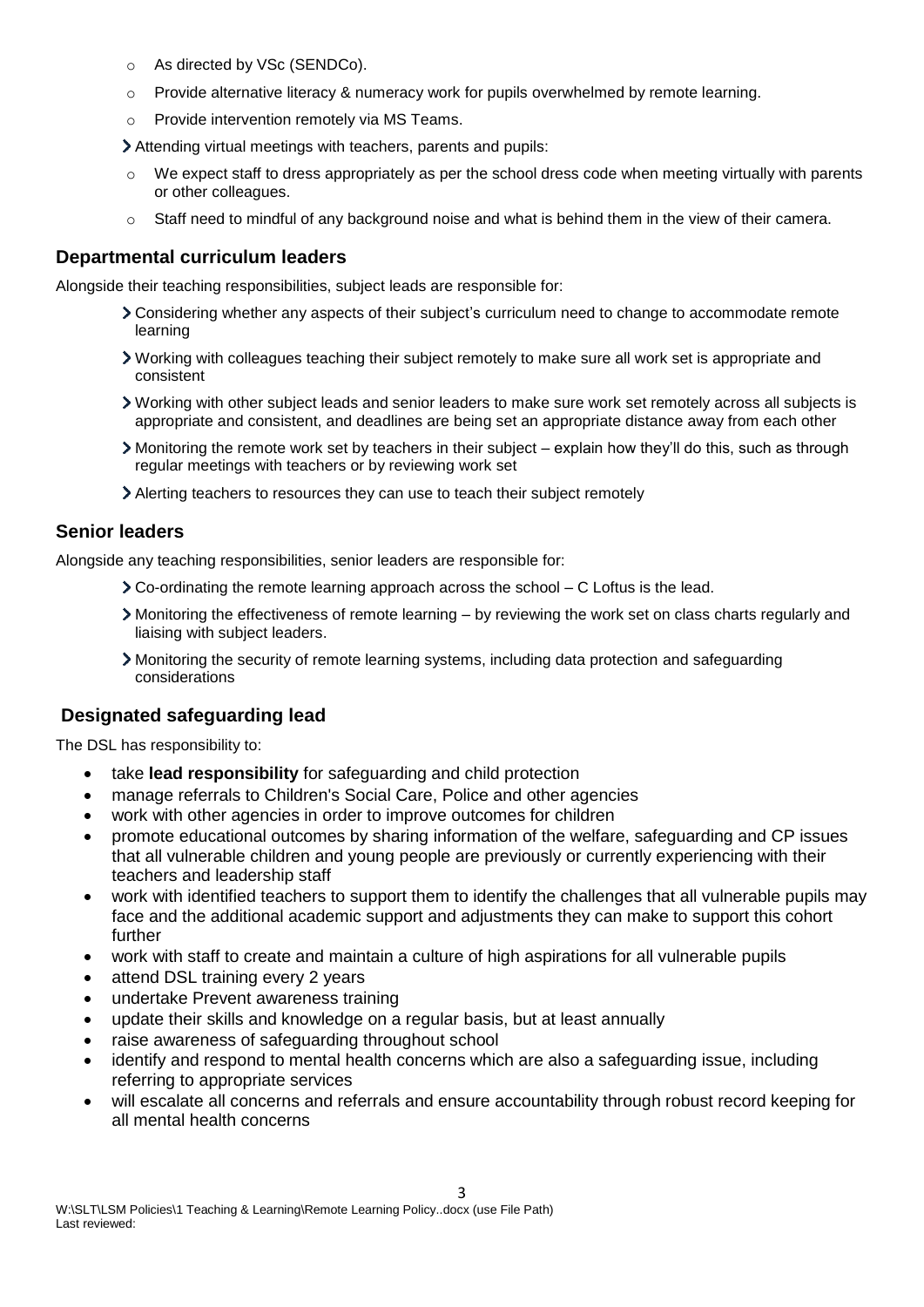- Will be aware of all CSE and CCE and consider the contextual factors (including low attendance) when undertaking or contributing assessments, including Early Help, CSE or other agency assessments
- Will receive training on CCE and CSE to enable recognition and respond to these forms of abuse including the referrals to appropriate services
- ensure that this policy is reviewed annually and is available publicly
- maintain, update and amend the school's safeguarding portfolio regularly
- ensure that parents are aware of school's responsibilities regarding safeguarding and child protection
- maintain accurate safeguarding records that are stored securely
- be available during school hours
- arrange cover of DSL role for any out of hours/out of term activities
- represent school in multi-agency meetings
- be provided with appropriate support and supervision in order to carry out the role safely and effectively
- DSLs must take a holistic view to ensure wider environmental factors are considered which may be a threat to safety and welfare of children (Contextual Safeguarding).
- The DSL will consider when a child is moving school if it would be appropriate to share information in advance of the pupil moving.
- The DSL should have details and liaise with the Local Authority Personal Advisors for any Care Leavers.
- To create a vulnerable register for all pupils self-isolating during C-19
- To ensure all pupils self-isolating are contacted by a key worker by both telephone communication and home visits

### **To ensure that both pupils and staff are safe throughout all remote/blended learning communication to reduce vulnerability for all parties (as per the remote learning policy)**

# **IT staff**

IT staff are responsible for:

- Fixing issues with systems used to set and collect work
- Helping staff and parents with any technical issues they're experiencing
- Reviewing the security of remote learning systems and flagging any data protection breaches to the data protection officer
- Assisting pupils and parents with accessing the internet or devices

# **Pupils and parents**

Staff can expect pupils learning remotely to:

- $\triangleright$  Be contactable during the school day although consider they may not always be in front of a device the entire time
- Complete work to the deadline set by teachers
- Seek help if they need it, from teachers or teaching assistants
- Alert teachers if they're not able to complete work

Staff can expect parents with children learning remotely to:

- Make the school aware if their child is sick or otherwise can't complete work
- Seek help from the school if they need it –firstly through the parent section of the remote learning section of the school website and secondly by contacting teachers or Pastoral staff.
- > Be respectful when making any complaints or concerns known to staff

# **Governing board**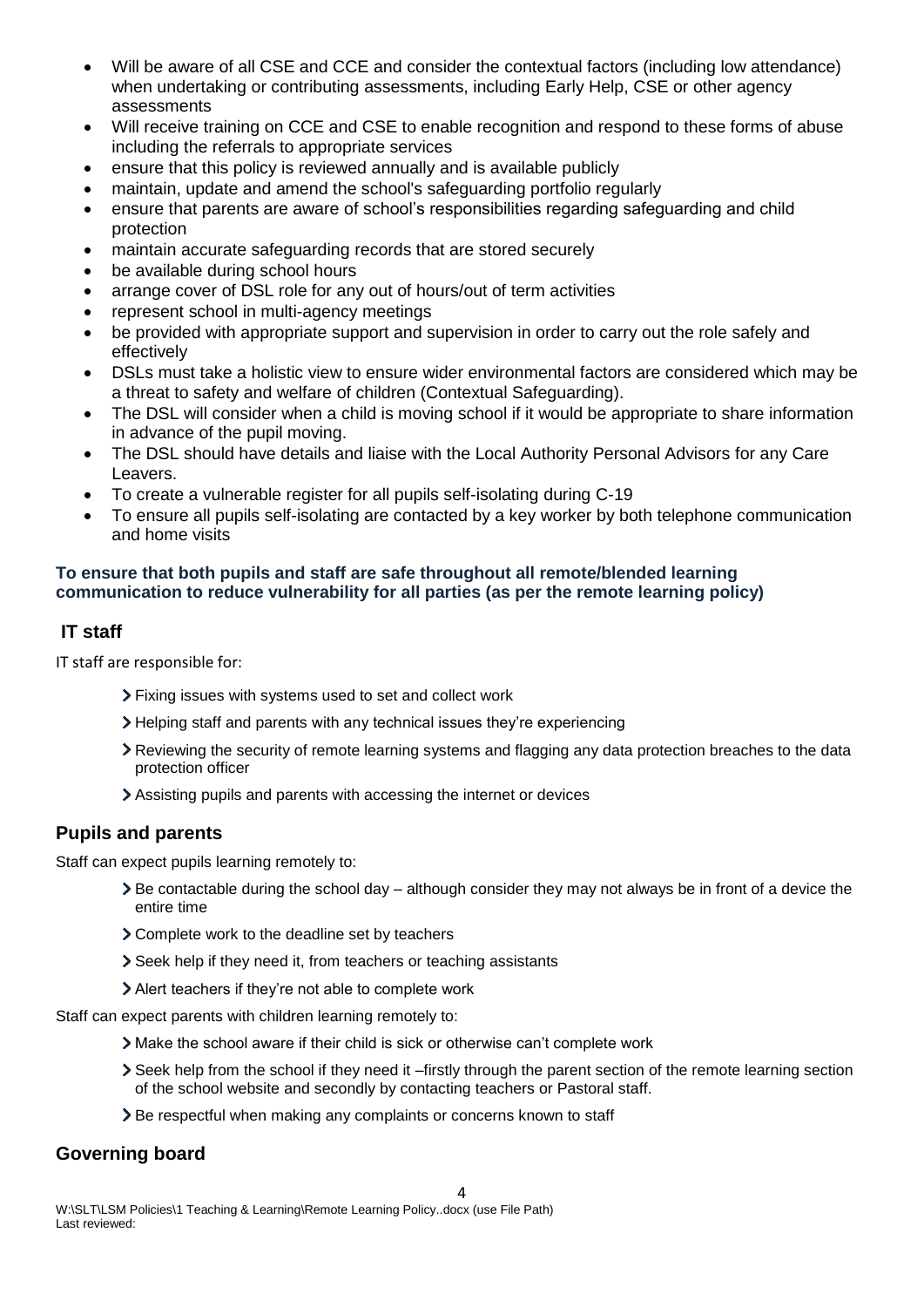The governing board is responsible for:

- Monitoring the school's approach to providing remote learning to ensure education remains as high quality as possible
- Ensuring that staff are certain that remote learning systems are appropriately secure, for both data protection and safeguarding reasons

## Who to contact

If staff have any questions or concerns about remote learning, they should firstly look at the staff section of the remote learning page on the school website. Using the password **blended** to access the page. Alternatively, staff can seek support from the following individuals:

- Issues in setting work talk to the relevant subject lead or SENDCo
- Issues with behaviour talk to the relevant Pastoral Leader
- $\blacktriangleright$  Issues with IT talk to Mr D Orme
- $\ge$  Issues with workload or wellbeing talk to line manager
- Concerns about data protection talk to L. Martin
- Concerns about safeguarding talk to G Reader or L Turner

### Data Protection

#### **Accessing personal data**

When accessing personal data for remote learning purposes, all staff members will:

- Use remote access via the staff section of the school website to gain access to SIMs.
- Where possible phone calls should not be made using personal mobile devices.

### **Processing personal data**

Staff members may need to collect and/or share personal data such as email as part of the remote learning system. As long as this processing is necessary for the school's official functions, individuals won't need to give permission for this to happen.

However, staff are reminded to collect and/or share as little personal data as possible online.

### **Keeping devices secure**

All staff members will take appropriate steps to ensure their devices remain secure. This includes, but is not limited to:

- Keeping the device password-protected strong passwords are at least 8 characters, with a combination of upper and lower-case letters, numbers and special characters (e.g. asterisk or currency symbol)
- Ensuring the hard drive is encrypted this means if the device is lost or stolen, no one can access the files stored on the hard drive by attaching it to a new device
- Making sure the device locks if left inactive for a period of time
- Not sharing the device among family or friends
- Updating antivirus and anti-spyware software when in school
- Keeping operating systems up to date always install the latest updates

### Safeguarding

St Marys High School is committed to keeping pupils safe online. We therefore ensure that: